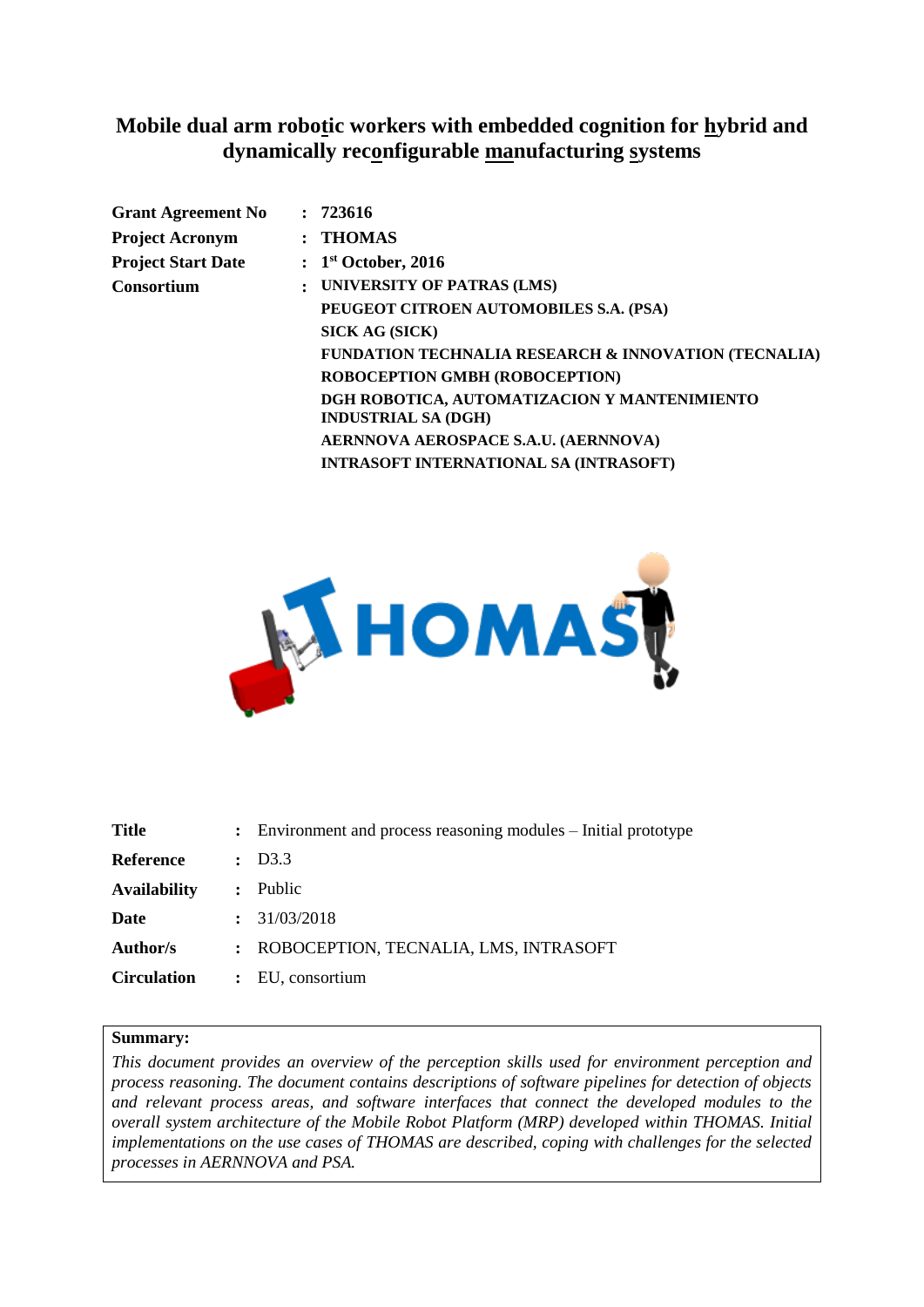#### **Table of Contents**

| $\mathbf{1}$ .   |  |
|------------------|--|
| 2.               |  |
|                  |  |
|                  |  |
|                  |  |
|                  |  |
|                  |  |
|                  |  |
| $\mathcal{E}$    |  |
|                  |  |
|                  |  |
| $\overline{4}$ . |  |
|                  |  |
| 5 <sub>1</sub>   |  |
| 6.               |  |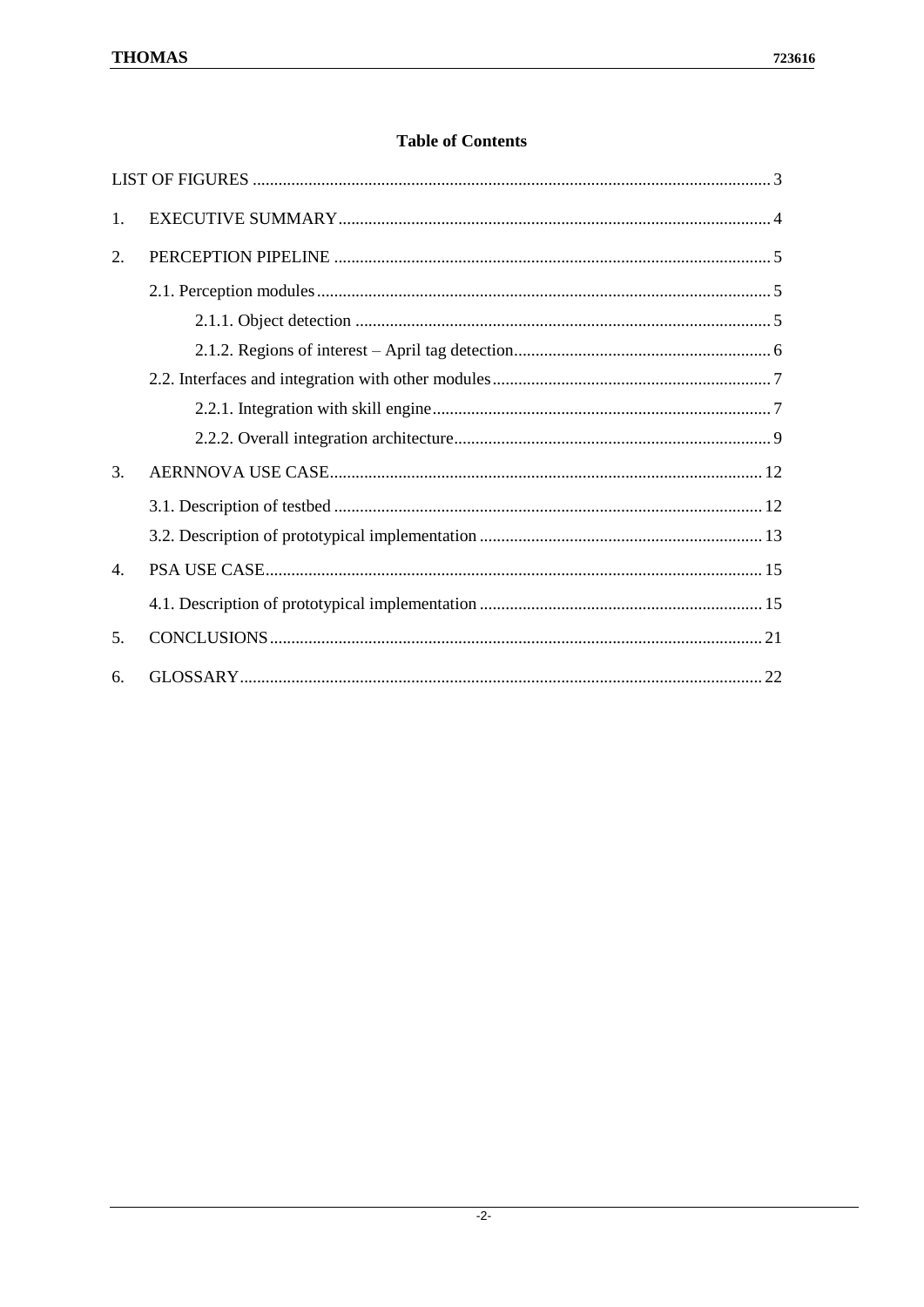# <span id="page-2-0"></span>**LIST OF FIGURES**

| Figure 1. Pose refinement via edge alignment. From left to right: 3D data, segmentation and final                                                                                     |
|---------------------------------------------------------------------------------------------------------------------------------------------------------------------------------------|
|                                                                                                                                                                                       |
|                                                                                                                                                                                       |
|                                                                                                                                                                                       |
|                                                                                                                                                                                       |
|                                                                                                                                                                                       |
|                                                                                                                                                                                       |
|                                                                                                                                                                                       |
|                                                                                                                                                                                       |
|                                                                                                                                                                                       |
|                                                                                                                                                                                       |
|                                                                                                                                                                                       |
| Figure 13. Detection of the template holes using the CAD based object detection process  13                                                                                           |
|                                                                                                                                                                                       |
|                                                                                                                                                                                       |
|                                                                                                                                                                                       |
| Figure 17. Scenario considered in the PSA use case. From left to right: parts on the Dolly,                                                                                           |
| Figure 18. Scenario considered in the PSA use case. Position 1: Damper on the pre-assembly area,<br>Position 2: Damper on the compression machine, Position 3: Damper on the AGV.  16 |
|                                                                                                                                                                                       |
| Figure 20. Damper manipulation operations. Left: gripper and fingers. Right: gripper's functionality                                                                                  |
| Figure 21. Compression machine. Left: Fixture from PSA's compression machine. Right: Fixture                                                                                          |
|                                                                                                                                                                                       |
|                                                                                                                                                                                       |
|                                                                                                                                                                                       |
|                                                                                                                                                                                       |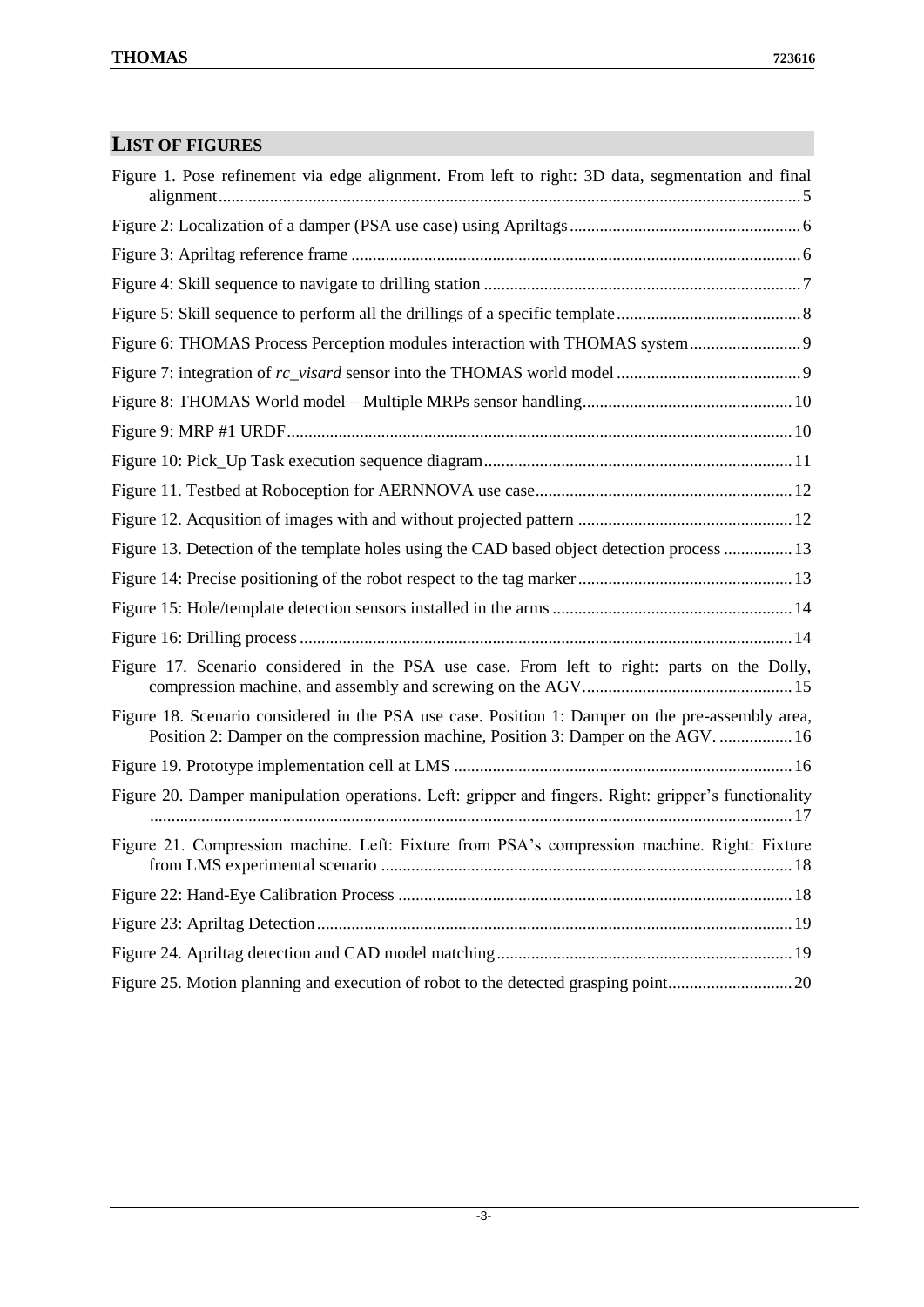#### <span id="page-3-0"></span>**1. EXECUTIVE SUMMARY**

The main purpose of this document is to provide an overview of the prototypical implementations of perception skills used for environment perception and process reasoning. An initial description of the perception modules was provided in a previous deliverable, D3.1, "Environment and process perception modules – Design". This deliverable updates the description of the software pipelines for detection of objects and relevant process areas, and describes software interfaces that connect the developed modules to the overall system architecture of the Mobile Robot Platform (MRP) developed within THOMAS. The deliverable includes:

- Detection of objects based on CAD object models
- Tag detection
- Initial evaluation of expectable accuracy and precision for the corresponding modules
- Integration of perception modules with the skill engine
- Integration of perception modules with the overall robot control

The software components were implemented and tested on different testbeds representing the two use cases of AERNNOVA and PSA. The description of the implementations is provided, and three video attachments are included to show the initial results of the implementation.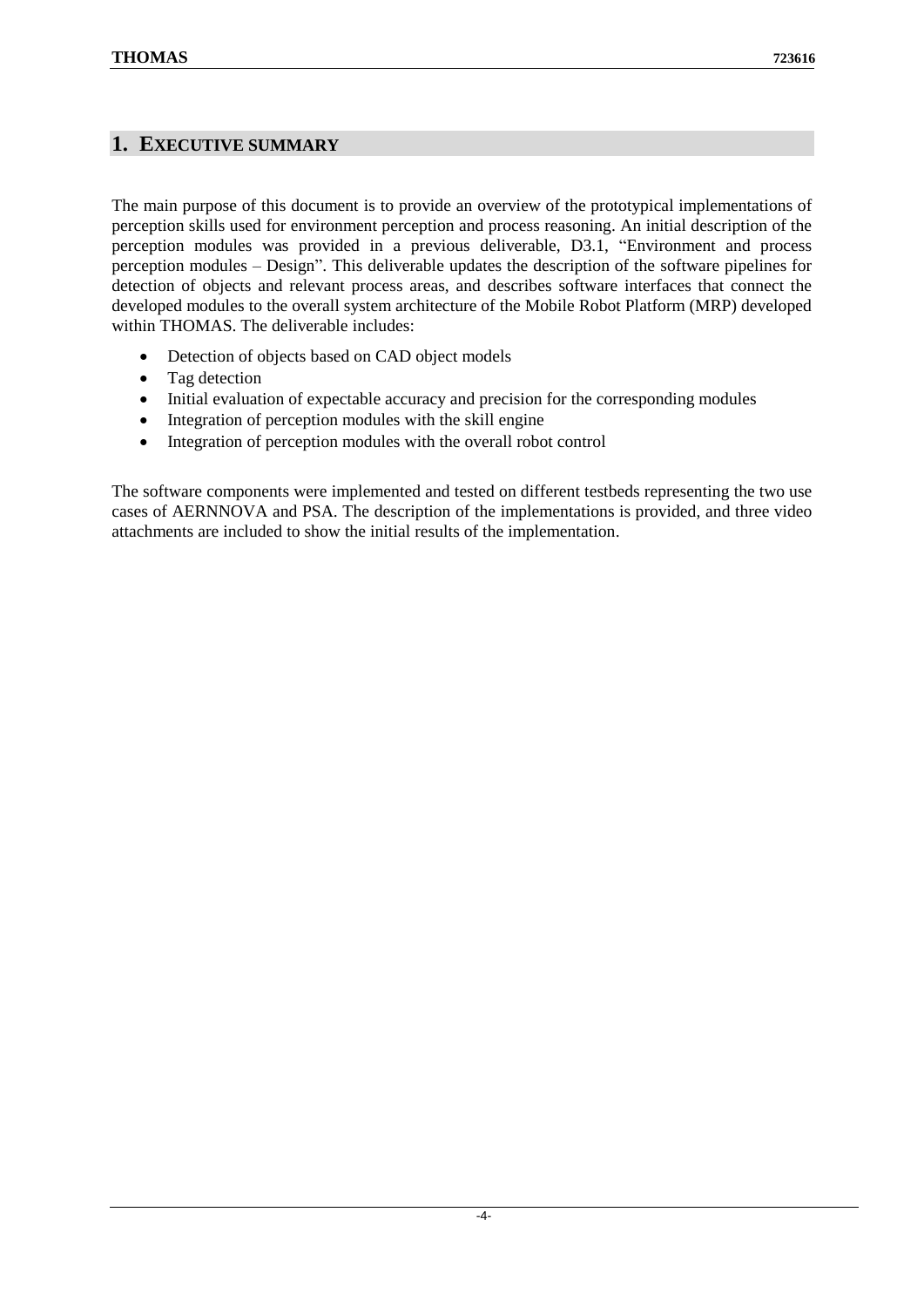#### <span id="page-4-0"></span>**2. PERCEPTION PIPELINE**

This chapter provides an overview of the current developments for environment and process perception and reasoning. The design of the modules was initially presented in D3.1, "Environment and process perception modules – Design"; this chapter presents the latest status of the implemented modules.

## <span id="page-4-1"></span>**2.1. Perception modules**

Two main perception modules have been developed within WP3 for process and environment perception, namely, a CAD based object detection module, and a module for reading Apriltags, used in THOMAS for detecting regions of interest in the execution of the use cases.

#### <span id="page-4-2"></span>**2.1.1. Object detection**

The final pipeline for object detection based on CAD models of the object is illustrated in [Figure 1,](#page-4-3) using the detection of templates for the drilling operation in the AERNNOVA use case as an example. The detection pipeline contains the following steps:

- Acquisition of images and pointcloud data with the *rc\_visard* sensor.
- Initial segmentation. When information from the process is available, such as in the drilling operation, an adapted pipeline can reduce the complexity of further processing steps. In this case, the skin of the wing where the drilling operation is performed is a large flat surface, which can be easily segmented from the pointcloud. The largest dominant plane is selected and the corresponding points are removed from further processing. The cluster of points representing the template is then selected, and an initial pose estimation is performed through the computation of the COM and axis of inertia of the cluster.
- Final alignment. For this step, the information coming from the image stream of *rc* visard cameras is used. The edges are extracted from the image, and also the edges from the initial pose are rendered, thus leading to two silhouettes of the template over-imposed on the image, as shown in [Figure 1.](#page-4-3) The edges are then aligned to improve the detection accuracy



#### <span id="page-4-3"></span>**Figure 1. Pose refinement via edge alignment. From left to right: 3D data, segmentation and final alignment**

An evaluation of accuracy was performed for the initial template detection, to provide an indication of the expectable accuracy for the real robotic application. Results indicate that the average accuracy is below 1 mm at a distance of 1 meter between camera and template.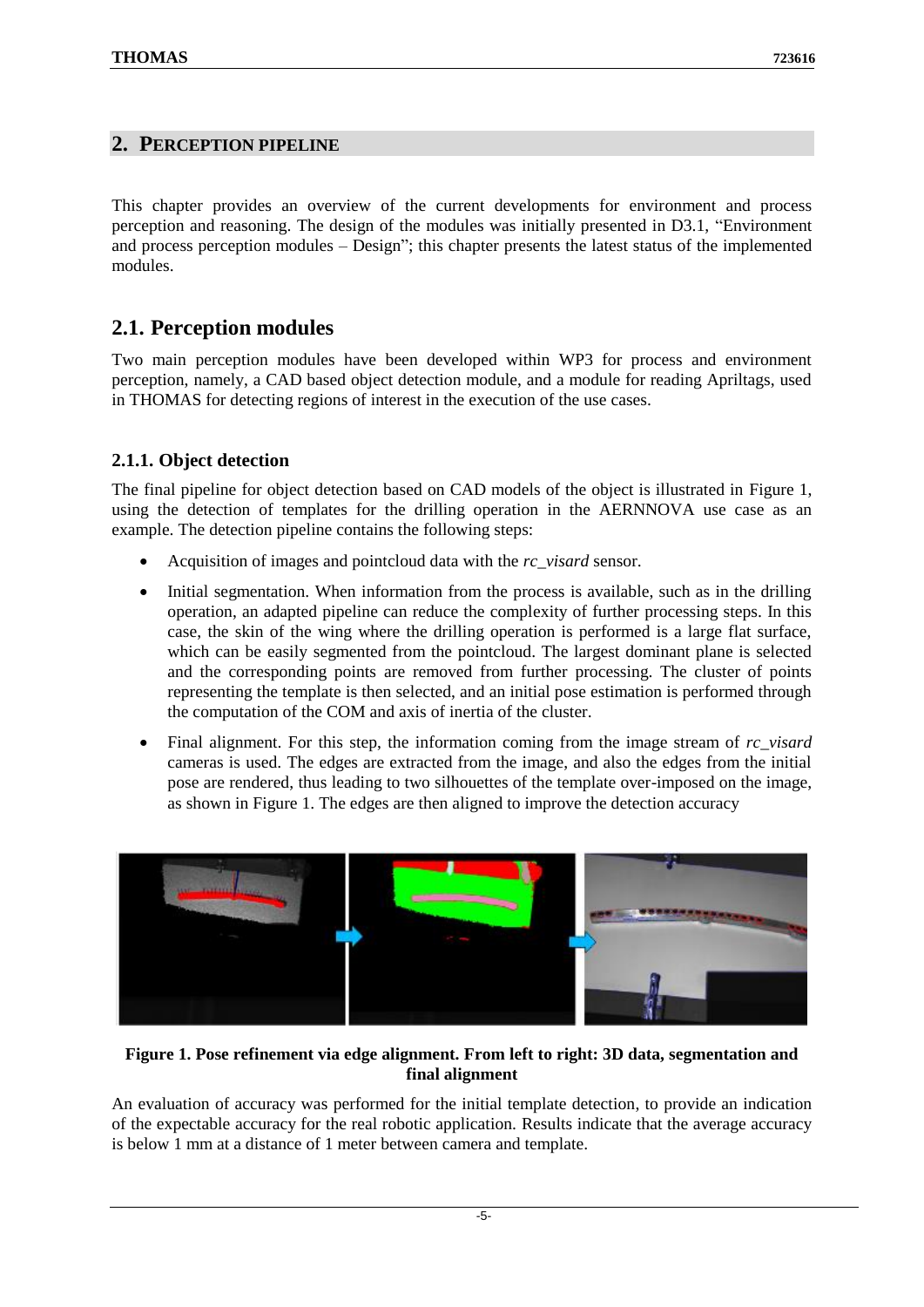#### <span id="page-5-0"></span>**2.1.2. Regions of interest – April tag detection**

The detection of areas of interest is critical for the use case in PSA, where different locations are used for picking and placing components at several locations. To provide an initial guess of expected initial or goal pose for the desired objects, an Apriltag localization is developed. The robotic implementation will then look for the Apriltag, which provides a rough guess for the location of the objects, and then a CAD based detection is performed to obtain the required object pose for picking, or goal pose for a placing operation. [Figure 2](#page-5-1) illustrates this process.



**Figure 2: Localization of a damper (PSA use case) using Apriltags**

<span id="page-5-1"></span>The tag detection module developed at Roboception allows the detection of 2D bar codes and tags using the *rc\_visard*. The component computes the position and orientation of each tag in the 3D camera coordinate system. Multiple tags can be located at the same time on the image. The tag detection module follows these general steps:

- Tag reading in the stereo image pair. The quality of this process can be controlled through a quality parameter that controls the downscaling of the images, which increases the speed but reduces the accuracy of the detection process.
- Tag pose estimation. For each tag detected on the image, the pose of the tag in the camera coordinate frame is computed. The coordinate frame for the tag is aligned as shown in [Figure](#page-5-2)  [3,](#page-5-2) with the Z axis pointing into the tag. The size of the tag is also estimated at runtime. For best pose estimation results, the tag must be accurately printed and attached to a rigid and planar surface.

<span id="page-5-2"></span>![](_page_5_Picture_9.jpeg)

**Figure 3: Apriltag reference frame**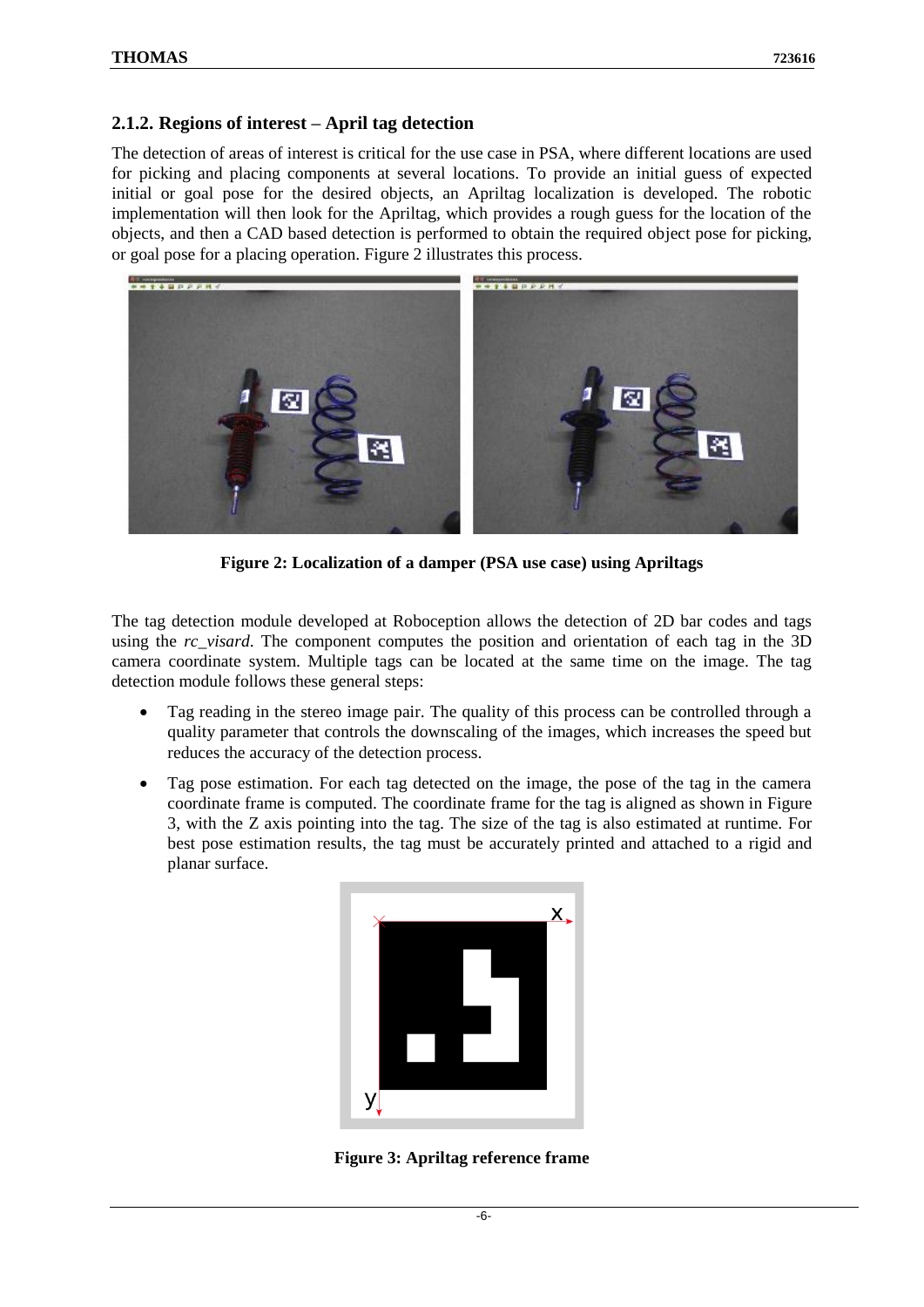Systematic tests were carried out to determine the expected precision for the Apriltag detection, which mainly depends on the distance to the tag (and the camera resolution). The results indicate that at a distance of 20 cm, the positional error is below 0.5mm, and the angular error below 1 degree.

## <span id="page-6-0"></span>**2.2. Interfaces and integration with other modules**

#### <span id="page-6-1"></span>**2.2.1. Integration with skill engine**

The integration of the perception modules with the skill engine is done using ROS services. To illustrate this integration, the drilling operation of the AERNNOVA use case is taken as example. Section 3 explains the details of the testbed setup for the AERNNOVA drilling operation. Two sensors are used for template detection and drilling. One is used for template detection from a fairly long distance (*rc* visard 160) and one for refinement of the template hole positions from a closer distance (*rc\_visard* 65). For a clearer understanding, they will be referred to as template detection sensor and hole detection sensor, respectively. The template detection sensor has been placed on the left arm of the robot and the hole detection sensor has been installed on the right arm (See [Figure 14\)](#page-12-2)

The ROS services that make possible the integration with the perception system are:

- detect: detect is called to detect the template position. It is necessary that the camera can perceive the whole template.
- *refine*: it is called to get a more accurate position of the template. It gets as input an estimated position of the template (coming from the previous module). This service does not require the camera to see the whole template.

[Figure 4](#page-6-2) shows the sequence of skills that make the robot able to navigate to the drilling area. It first puts the arms in a compact safe position, then goes to the drilling place using the robot´s navigation skill. Next step is to place the robot accurately in the exact position to start the drilling process. For that we use tag detection capability to place the robot at an exact position with respect to the tag. Finally, the robot extends its arms to start the drilling operation.

<span id="page-6-2"></span>![](_page_6_Figure_10.jpeg)

**Figure 4: Skill sequence to navigate to drilling station**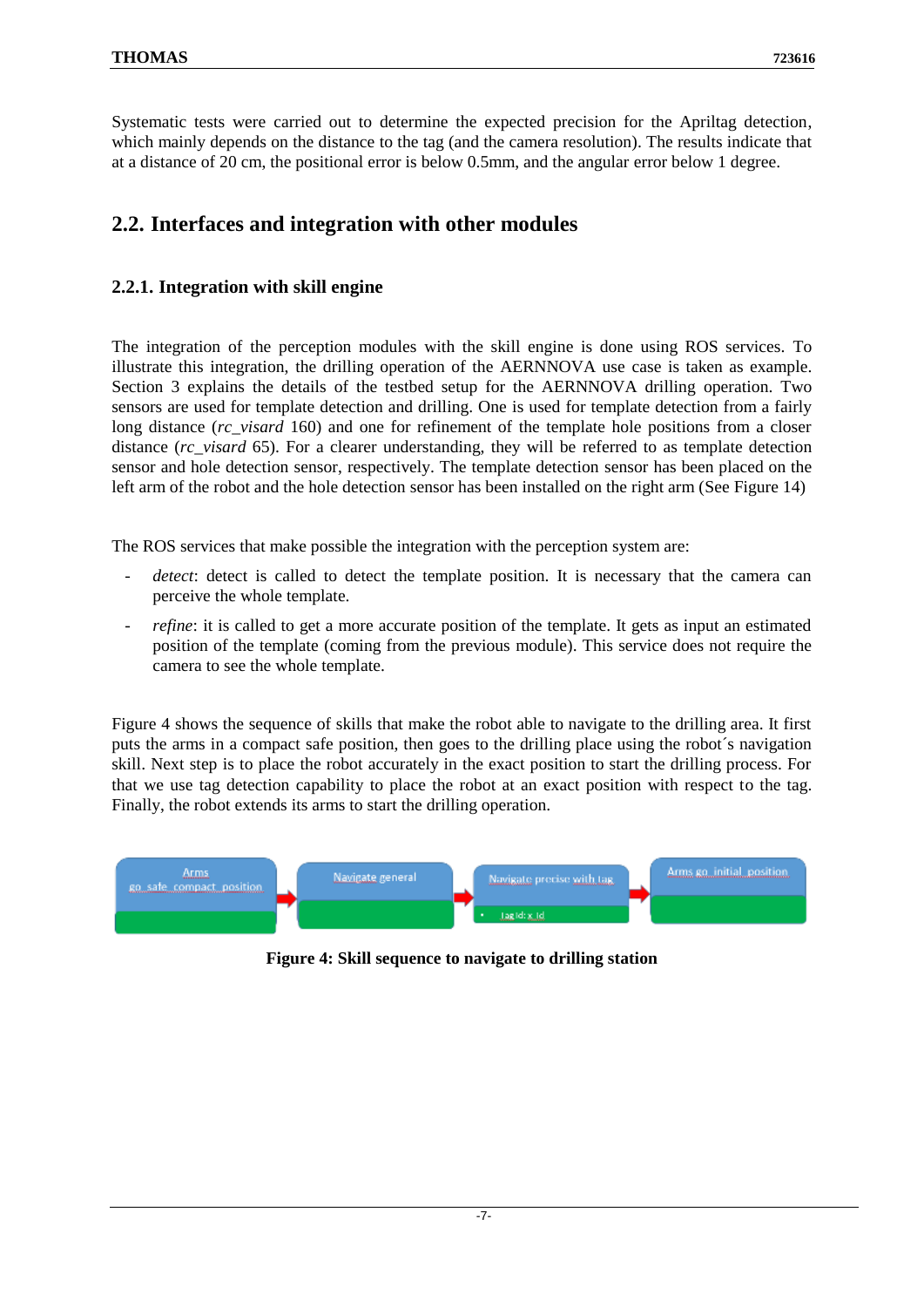![](_page_7_Figure_2.jpeg)

**Figure 5: Skill sequence to perform all the drillings of a specific template**

<span id="page-7-0"></span>The detection and drilling of the holes is possible thanks to the skill sequence illustrated in [Figure 5:](#page-7-0)

- 1. approach to template detection pose: Moves the drilling arm to a position where the camera can detect the template.
- 2. refresh template pose: This is the first detection done using the template detection camera. Used services are 'detect' and 'refine'. It is necessary to place the left arm in a position that ensures that the camera can see the whole template. Service 'detect' is called first. After obtaining a first position estimation, the 'refine' service is called using the same camera. This skill makes possible to get an initial estimation of the position of the template. The position returned by the 'refine' service is relative to the camera.
- 3. move\_arm\_relative\_to\_template detection\_camera\_detected\_pose: Using the pose detect by the previous skill, moves the robot arm, where the hole detection sensor is installed, to an adequate position to detect the first set of holes of the template. It uses the information of its parameter ´hole´ to move to a fixed position relative to the indicated hole.
- 4. refine pose: Using the pose that the template detection sensor defined as base, the hole detection sensor makes a new detection focusing in the first set of holes to be detected. This gives an accurate position of the holes of interest.
- 5. drill\_hole\_list: Perform the drilling of the first set of holes given as argument to the skill.

The sequence of skills from 1 to 6 is repeated until all the drills are done. In each round, parameter ´hole´ of skill move\_arm\_relative\_to\_torso\_camera\_detected\_pose and 'target\_frame\_list' of skill drill\_hole\_list are updated accordingly to refine and drill the correct holes.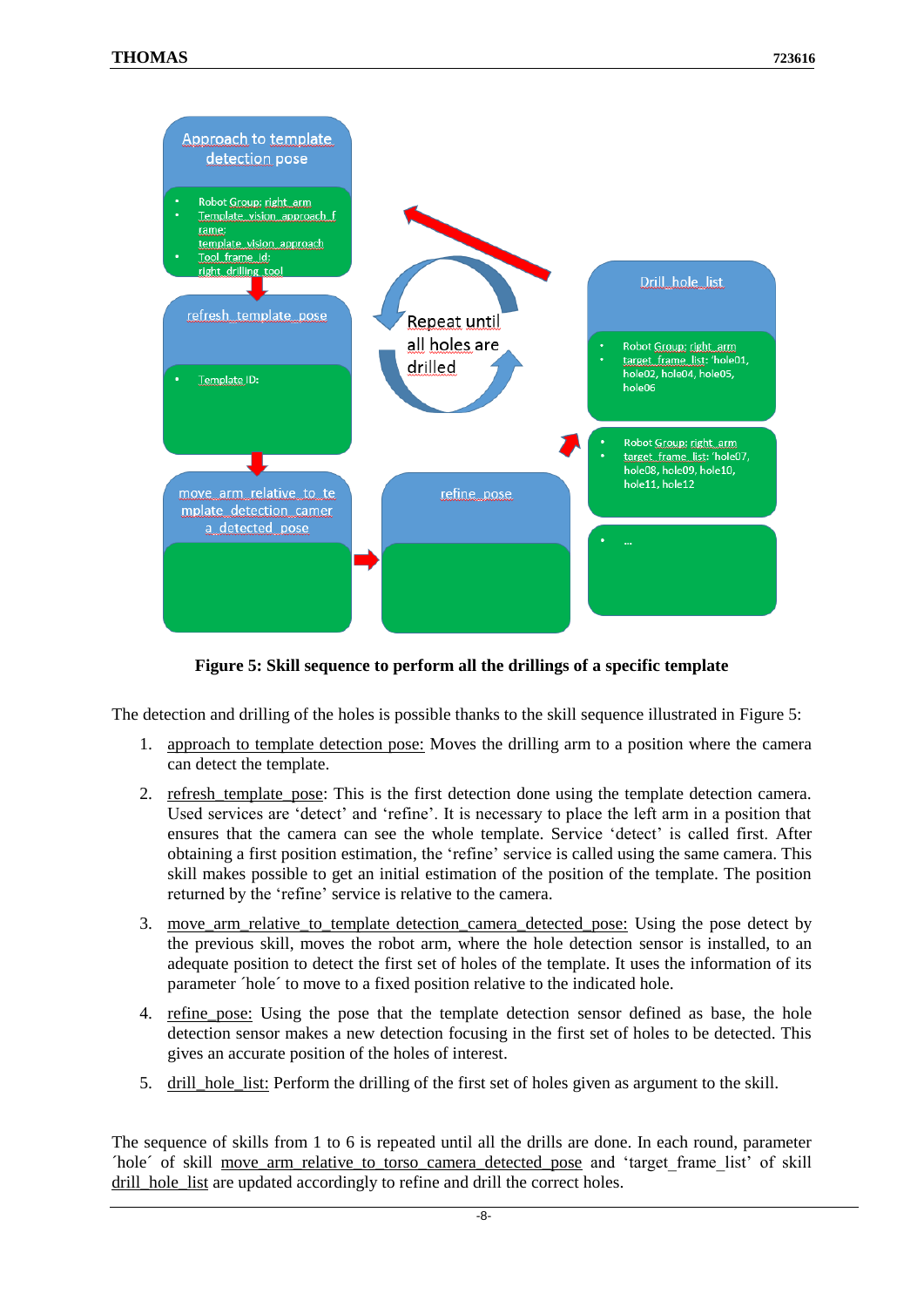#### <span id="page-8-0"></span>**2.2.2. Overall integration architecture**

The integration of the process perception modules to the overall THOMAS architecture is currently under development following the guidelines of the integration design that has been documented in D5.1 "Methods for dynamic work balancing of human robot collaborative environments - Design".

![](_page_8_Figure_4.jpeg)

<span id="page-8-1"></span>**Figure 6: THOMAS Process Perception modules interaction with THOMAS system**

As shown in [Figure 6,](#page-8-1) the stereo cameras, *rc\_visard* 65 and *rc\_visard* 160, have dedicated interfaces to THOMAS world model through the provided ROS drivers by Roboception. In particular, once the *rc\_visard* sensors have been connected in the system, THOMAS world model sensor manager is responsible for interfacing the sensors' ROS driver and registering their configuration data in the THOMAS data repository using the unified data model format. The generated 3D raw data, similar to the other involved sensors, are made available to THOMAS integrated system via the THOMAS Bus, using a publish/subscribe pattern as a communication mechanism as presented in [Figure 7.](#page-8-2)

![](_page_8_Figure_7.jpeg)

<span id="page-8-2"></span>**Figure 7: integration of** *rc\_visard* **sensor into the THOMAS world model**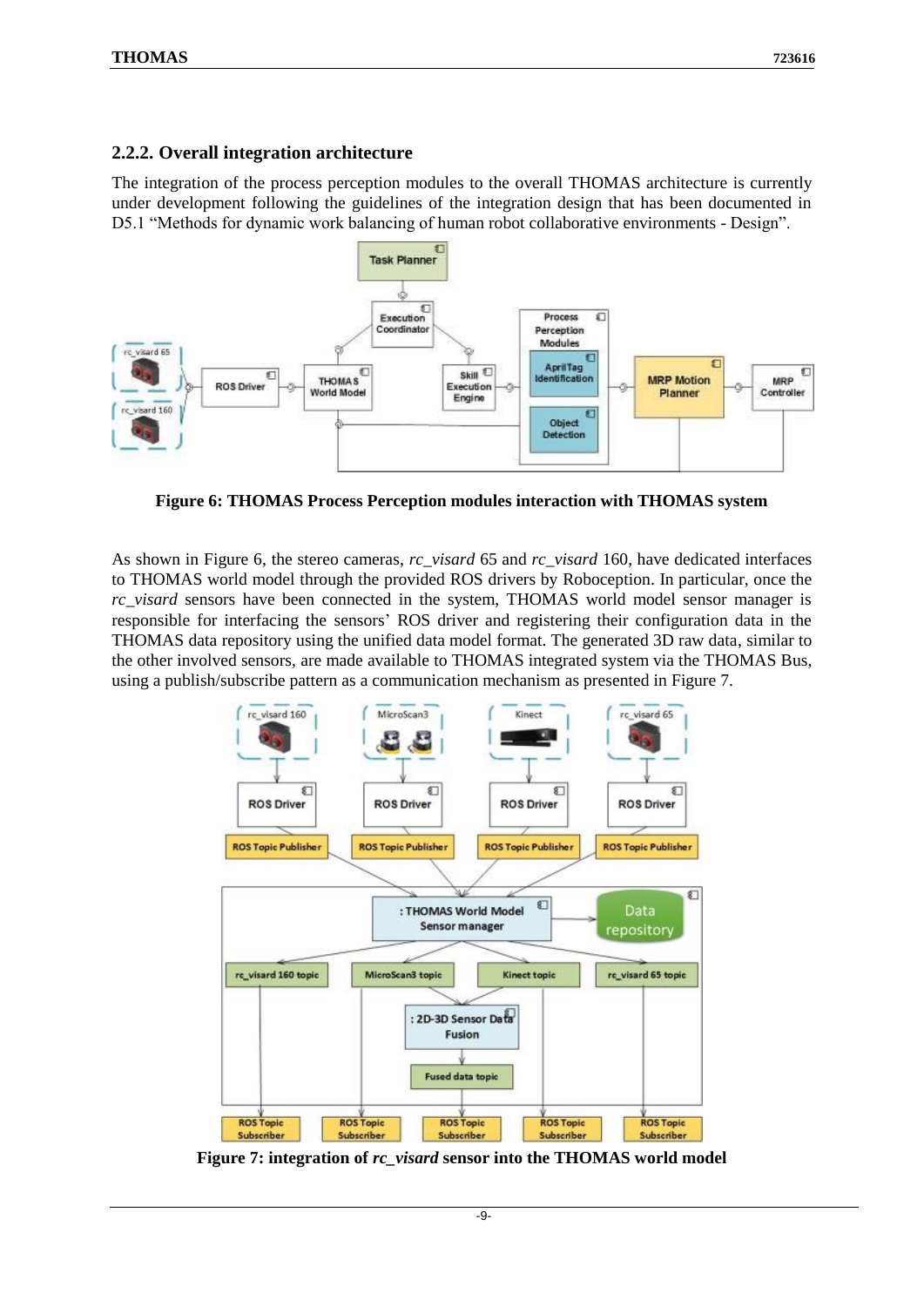The main contribution of the THOMAS world model sensor manager is the handling of multiple sensors "belonging" to multiple MRPs. In particular, each *rc\_visard* sensor related topic (e.g. raw data publish topic) naming follows specific conventions in order to be identified and easily accessed by the interested modules, indicating also the resource ID where the sensor is attached. In the current implementation, two MRPs have been included in the system as visualized in [Figure 8.](#page-9-0)

![](_page_9_Picture_3.jpeg)

**Figure 8: THOMAS World model – Multiple MRPs sensor handling**

<span id="page-9-0"></span>Each MRP has one *rc\_visard* 160 attached in the torso and one *rc\_visard* 65 attached in the right arm publishing raw data in dedicated topics. The exact position of the camera with respect to the related MRP is generated following the hand-eye calibration method provided by Roboception. The resource manager (see D5.2, "Dynamic work reorganization module – Initial prototype" for the detailed description) uses the extracted vector from the latter procedure in order to update the MRP URDF by adding an extra fixed link as visualized in [Figure 9.](#page-9-1) The same course of actions is followed for all the sensors attached to all the involved resources, as well as to the stationary sensors.

| <xacro:ur10_robot_prefix="\${prefix}right_arm "="" joint_limited="true"></xacro:ur10_robot_prefix="\${prefix}right_arm>                                                                     |              |
|---------------------------------------------------------------------------------------------------------------------------------------------------------------------------------------------|--------------|
| Fix left arm to torso                                                                                                                                                                       |              |
| <joint name="\$(prefix)torso left arm hase joint" type="fixed"></joint>                                                                                                                     |              |
| <xacro:url0_robot joint="" limited="true" prefix="\${prefix}left arm "></xacro:url0_robot>                                                                                                  |              |
| Fix swk to left arm                                                                                                                                                                         |              |
| <joint name="\$(prefix)left arm tool swk joint" type="fixed"></joint>                                                                                                                       |              |
| <xacro:swk 005="" prefix="\${prefix}left" xacro=""></xacro:swk>                                                                                                                             |              |
| Fix swa to left swk                                                                                                                                                                         |              |
| <joint name="\${prefix}left swk swa joint" type="fixed"></joint>                                                                                                                            |              |
| <xacro:swa 005="" prefix="\${prefix}left" xacro=""></xacro:swa>                                                                                                                             |              |
|                                                                                                                                                                                             |              |
| Fix swk to right arm                                                                                                                                                                        |              |
| <joint name="\${prefix}right arm tool swk joint" type="fixed"></joint>                                                                                                                      |              |
| <xacro:swk 005="" prefix="\${prefix}right" xacro=""></xacro:swk>                                                                                                                            |              |
| Fix swa to right swk                                                                                                                                                                        |              |
| <joint name="\${prefix}right swk swa joint" type="fixed"></joint>                                                                                                                           |              |
| <xacro:swa_005_xacro_prefix="\${prefix}right"></xacro:swa_005_xacro_prefix="\${prefix}right">                                                                                               |              |
|                                                                                                                                                                                             |              |
| <kacro:gripper_no_collision_xacro_prefix="\${prefix}right"_parent="\${prefix}right_swa_link"></kacro:gripper_no_collision_xacro_prefix="\${prefix}right"_parent="\${prefix}right_swa_link"> |              |
| <xacro:thomas_wp3_flange_xacro_parent="\${prefix}left_arm_tool0"></xacro:thomas_wp3_flange_xacro_parent="\${prefix}left_arm_tool0">                                                         |              |
| Include rc visard65 camera in MRP #1 URDF                                                                                                                                                   | Re visard 65 |
| <xacro:rc_65 parent="\${prefix}left_arm_too10" prefix="\${prefix}rc_65 "></xacro:rc_65>                                                                                                     |              |
|                                                                                                                                                                                             | location on  |
|                                                                                                                                                                                             | MRP#1        |
|                                                                                                                                                                                             |              |
| Include rc visard160 camera in MRP #1 URDF                                                                                                                                                  | Re visard    |
| <xacro:rc 160="" <="" parent="\${prefix}torso kinect link" prefix="\${prefix}rc 160 " td=""><td></td></xacro:rc>                                                                            |              |
|                                                                                                                                                                                             | 160 location |
|                                                                                                                                                                                             | on MRP#1     |
|                                                                                                                                                                                             |              |
|                                                                                                                                                                                             |              |
|                                                                                                                                                                                             |              |

<span id="page-9-1"></span>**Figure 9: MRP #1 URDF**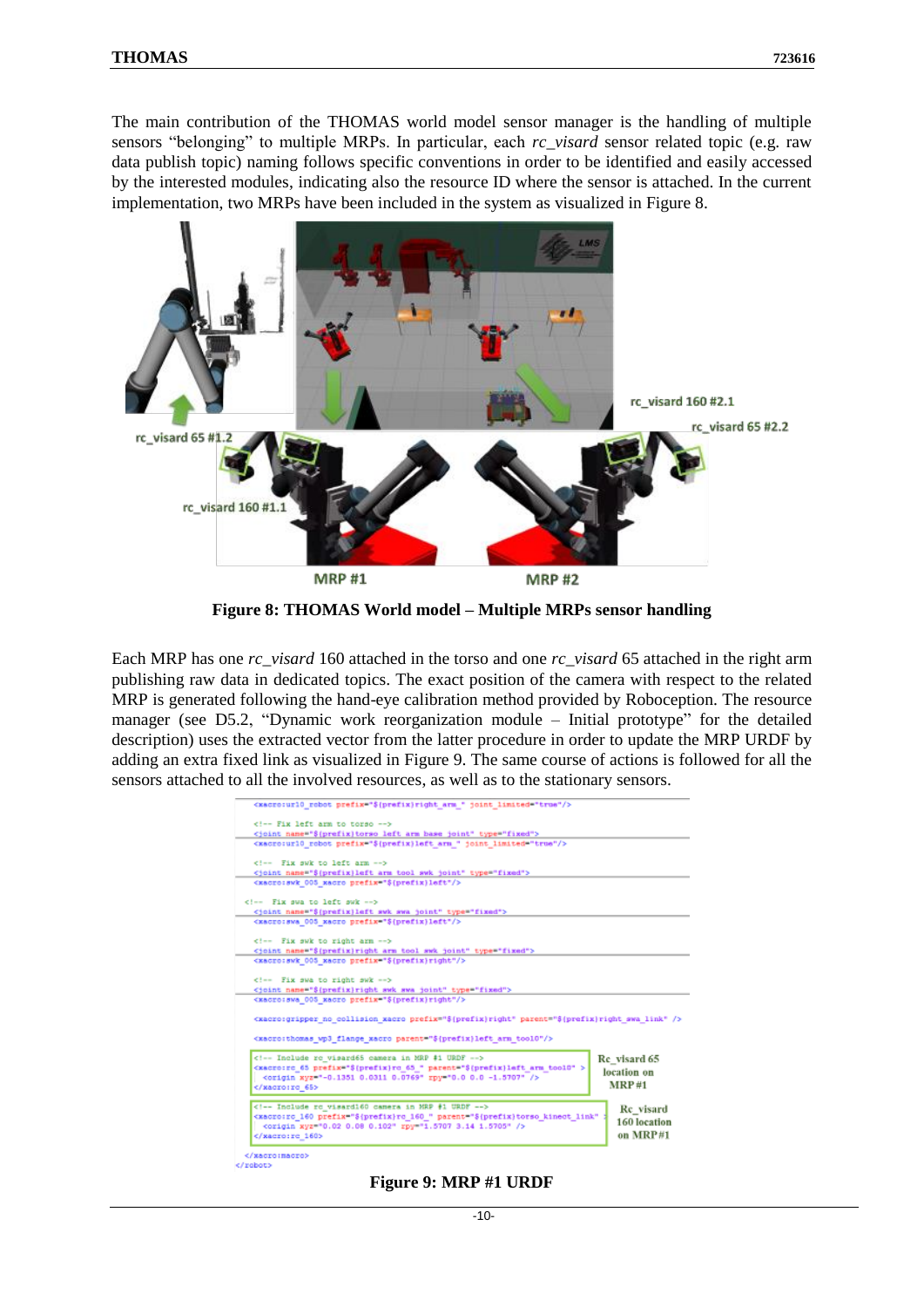The stereo cameras have been configured and integrated in the THOMAS world model during the offline phase. During the online execution phase, the process perception modules are subscribing to the respective stereo camera topics having a continuous interaction, as shown in [Figure 6.](#page-8-1) [Figure](#page-10-0) 10 presents the sequence diagram and information exchange among the different modules during the execution of a Pick Up task, slightly updated with respect to the design presented in Deliverable D5.1, submitted on M12. The process perception modules are integrated in the system skill engine (see previous section for the implemented communication interface) while the skill engine is triggered by the Execution Coordinator (see D5.3 for the detailed Execution Coordination – Skill engine communication interface) for the execution of the required tasks.

![](_page_10_Figure_3.jpeg)

<span id="page-10-0"></span>**Figure 10: Pick\_Up Task execution sequence diagram**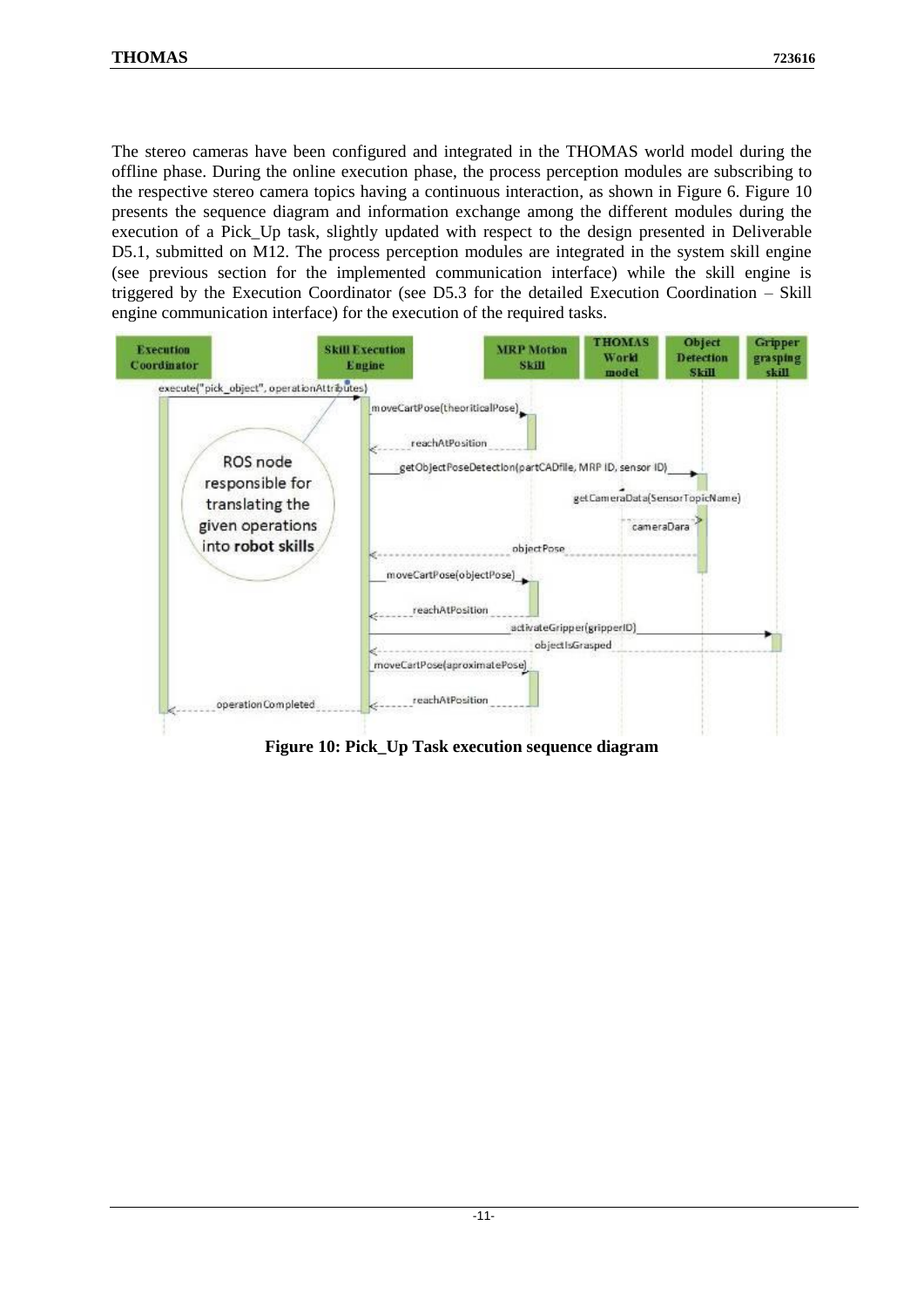### <span id="page-11-0"></span>**3. AERNNOVA USE CASE**

The use cases at the AERNNOVA plant were described and analyzed in D1.1, "Use-case definition and evaluation metrics", and D1.2, "End users requirements analysis". Three operations were analyzed: drilling, rivet inspection and paint sanding. The MRP platform has undergone several improvements to fit all the necessary devices (including the stereo cameras required for perception processes) to perform the tasks of each use case in the AERNNOVA plant. The initial focus for development of the perception components was placed on the drilling process, as explained in D1.2.

## <span id="page-11-1"></span>**3.1. Description of testbed**

To facilitate the development of the perception components, Roboception created a testbed to verify the performance of the developed modules on the selected operation. The setup includes a KUKA Agilus KR 6 R900 sixx, an *rc\_visard* 160 with fixed position, and a pattern projector (video beam). Two templates were placed in front of the robot, on top of a wing section provided by AERNNOVA, as illustrated in [Figure 11.](#page-11-2)

![](_page_11_Picture_6.jpeg)

**Figure 11. Testbed at Roboception for AERNNOVA use case**

<span id="page-11-2"></span>The detection process uses two images, one with a projected pattern (to improve registration of the pointcloud), and one without projected pattern (to acquire the raw image for the refinement step), as illustrated in [Figure 12.](#page-11-3)

<span id="page-11-3"></span>![](_page_11_Picture_9.jpeg)

**Figure 12. Acqusition of images with and without projected pattern**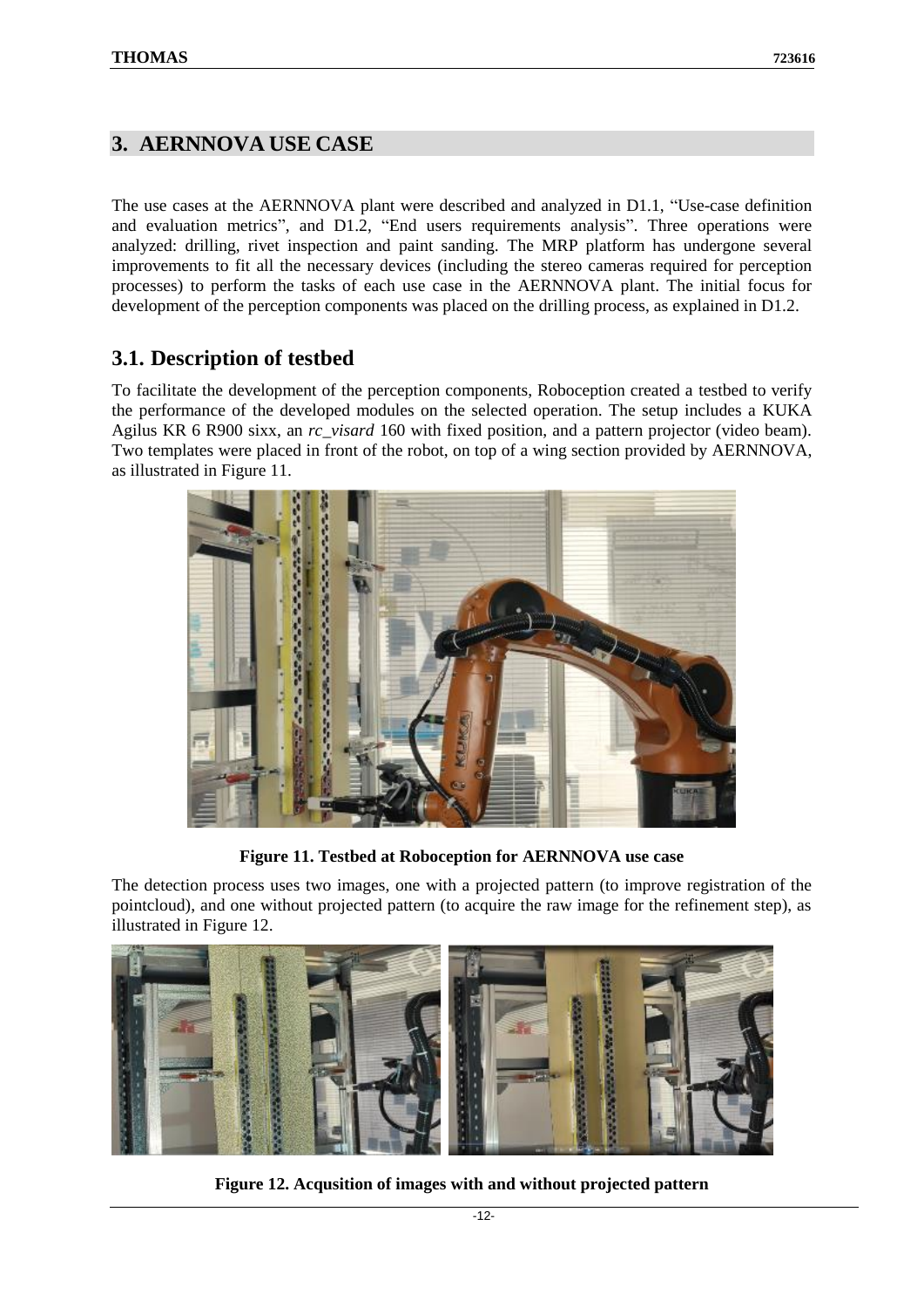The pipeline described in Section 2.1.1 is then executed to locate the drilling templates. Each hole in the template has a corresponding coordinate system extracted from the CAD model, as shown in [Figure 13.](#page-12-1) The location of each hole is then provided as output of the detection module, to perform the drilling process afterwards.

![](_page_12_Figure_3.jpeg)

<span id="page-12-1"></span>**Figure 13. Detection of the template holes using the CAD based object detection process**

## <span id="page-12-0"></span>**3.2. Description of prototypical implementation**

To perform the first tests for the drilling use case, an open space of 30 m2 has been reserved at Tecnalia, where the robot is able to navigate autonomously, perform a precise positioning in front of the structure to be drilled, and after that, drill the holes. For a correct execution, it is necessary that the robot is precisely positioned in front of the drilling structure. To do this, the Kinect camera placed on the upper torso of the robot and an accurate marker are used. The positioning algorithm is based on the detection and correction of the position of the MRP by a proportional control based on a given reference.

<span id="page-12-2"></span>![](_page_12_Picture_7.jpeg)

**Figure 14: Precise positioning of the robot respect to the tag marker**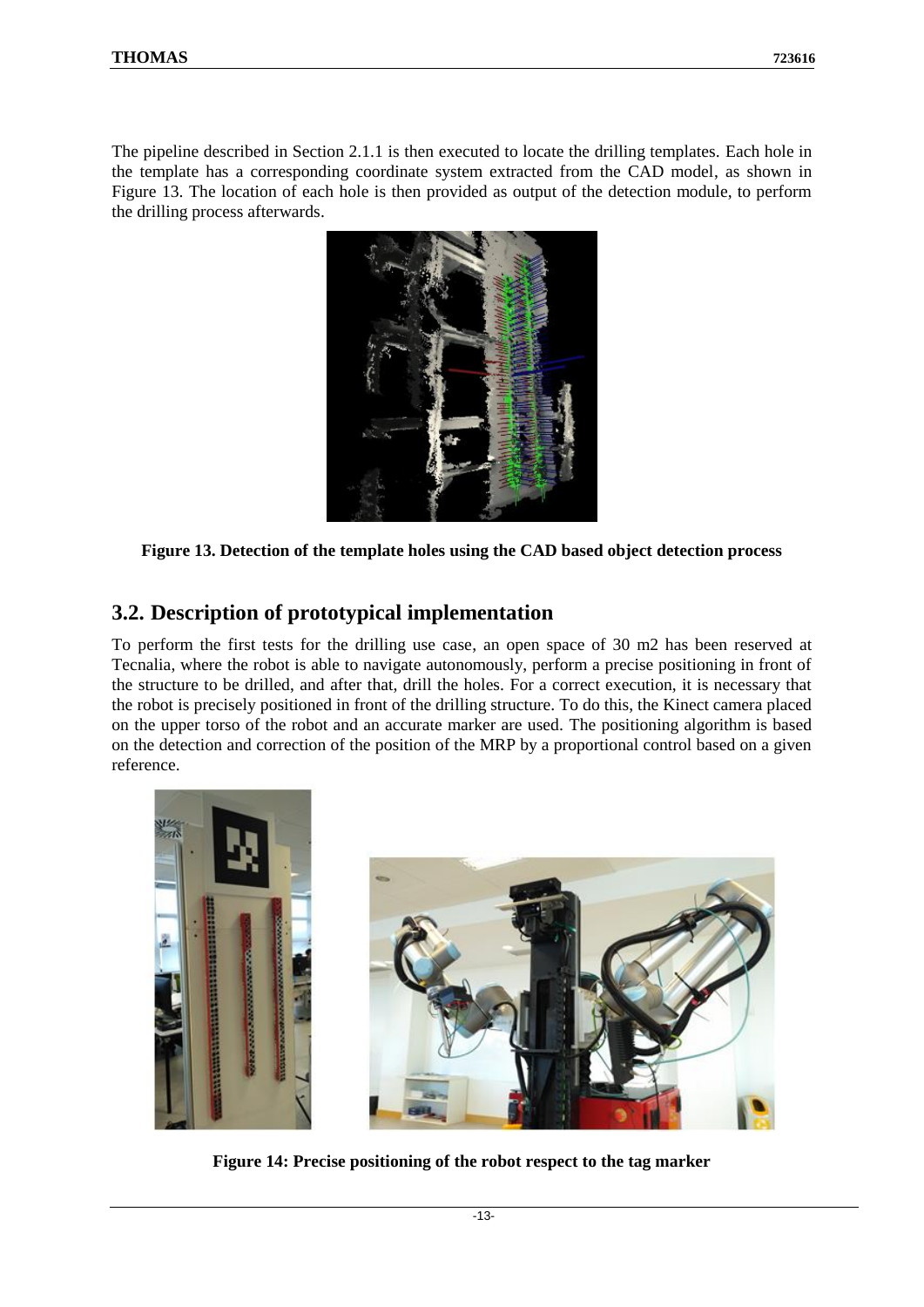[Figure 14](#page-12-2) shows templates in the structure placed vertically, thus recreating the real use case where templates are placed above the actual surface of the aircraft wing. Two sensors placed in the robot are used to reference the templates. As explained in section 2.2.1, the perception system has a sensor that references the template (template detection sensor), which needs more than one meter of distance between the robot and the template, so, after studying all the possibilities to place the sensor in the robot, it has been decided to place it in one of the arms of the robot. The other arm has mounted the precision sensor (hole detection sensor) that works optimally in the vicinity of the template, in a workspace easily reachable by the arm.

![](_page_13_Picture_3.jpeg)

**Figure 15: Hole/template detection sensors installed in the arms**

<span id="page-13-0"></span>To perform the drilling process, the robot incorporates an Advanced Drilling Unit (ADU). The ADU has been fixed to the robot together with a pneumatic system that provides the capability to change tools at run time and autonomously by the robot. To operate the ADU we use a vacuum source installed on the laboratory floor. This source provides a large amount of air, necessary for the proper operation of the ADU. Using the precise positioning technique discussed above, the robot is capable of docking in the station. This station supplies the robot with high air flow to operate the drill. The robot can successfully simulate the drilling process in different sections of the templates.

<span id="page-13-1"></span>![](_page_13_Picture_6.jpeg)

**Figure 16: Drilling process**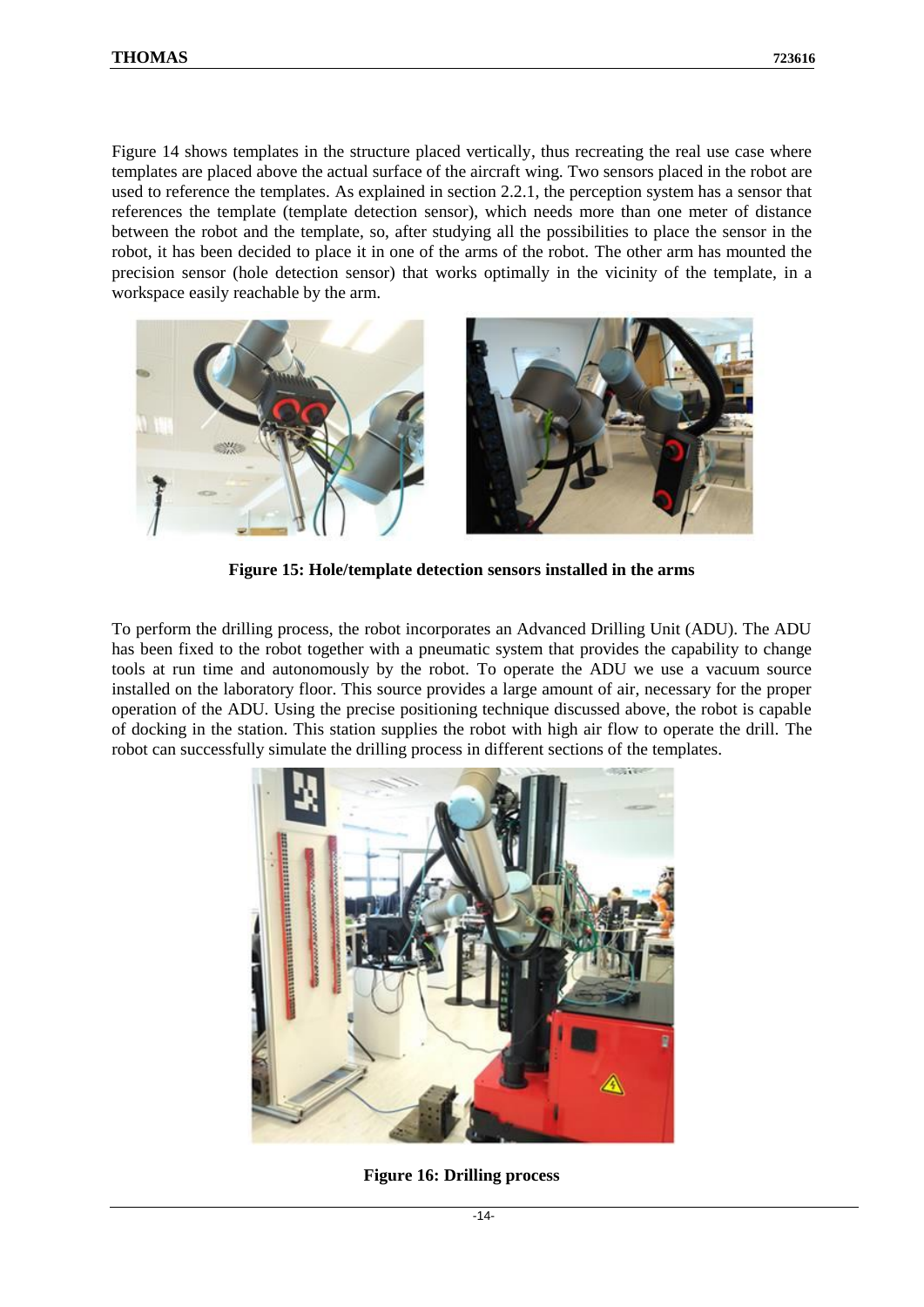## <span id="page-14-0"></span>**4. PSA USE CASE**

In this section, the initial prototypical implementation for the Process Perception system testing under the automotive use case is described in detail. In particular, a physical set up has been deployed at LMS following the requirements of the PSA use case [\(Figure 17\)](#page-14-2).

![](_page_14_Picture_4.jpeg)

**Figure 17. Scenario considered in the PSA use case. From left to right: parts on the Dolly, compression machine, and assembly and screwing on the AGV.**

## <span id="page-14-2"></span><span id="page-14-1"></span>**4.1. Description of prototypical implementation**

THOMAS vision for the automotive scenario has been described in detail in D1.1, "Use-case definition and evaluation metrics" and updated in D2.1, "Perception for HR interaction - Design". The envisioned scenario has been graphically represented and validated in terms of feasibility using 3D simulation tools. Based on this analysis, the final version of PSA use case was constructed, the MRP will be responsible for picking and placing the damper in multiple positions of the cell as shown in [Figure 18.](#page-15-0) In particular, the MRP will be responsible for damper's transportation between the pre-assembly area, the compression machine and the MPP. Towards enabling the adaptation of the robot behavior to environment changes, MRP arms will be equipped with the *rc\_visard* sensor, implementing the Object detection functionality. The design of the required modules to perform damper's detection as well as the software interface of camera have already been introduced to deliverable D3.1 "Environment and Process Perception module - Design" while the initial implementation has been presented in Section 2 of this document.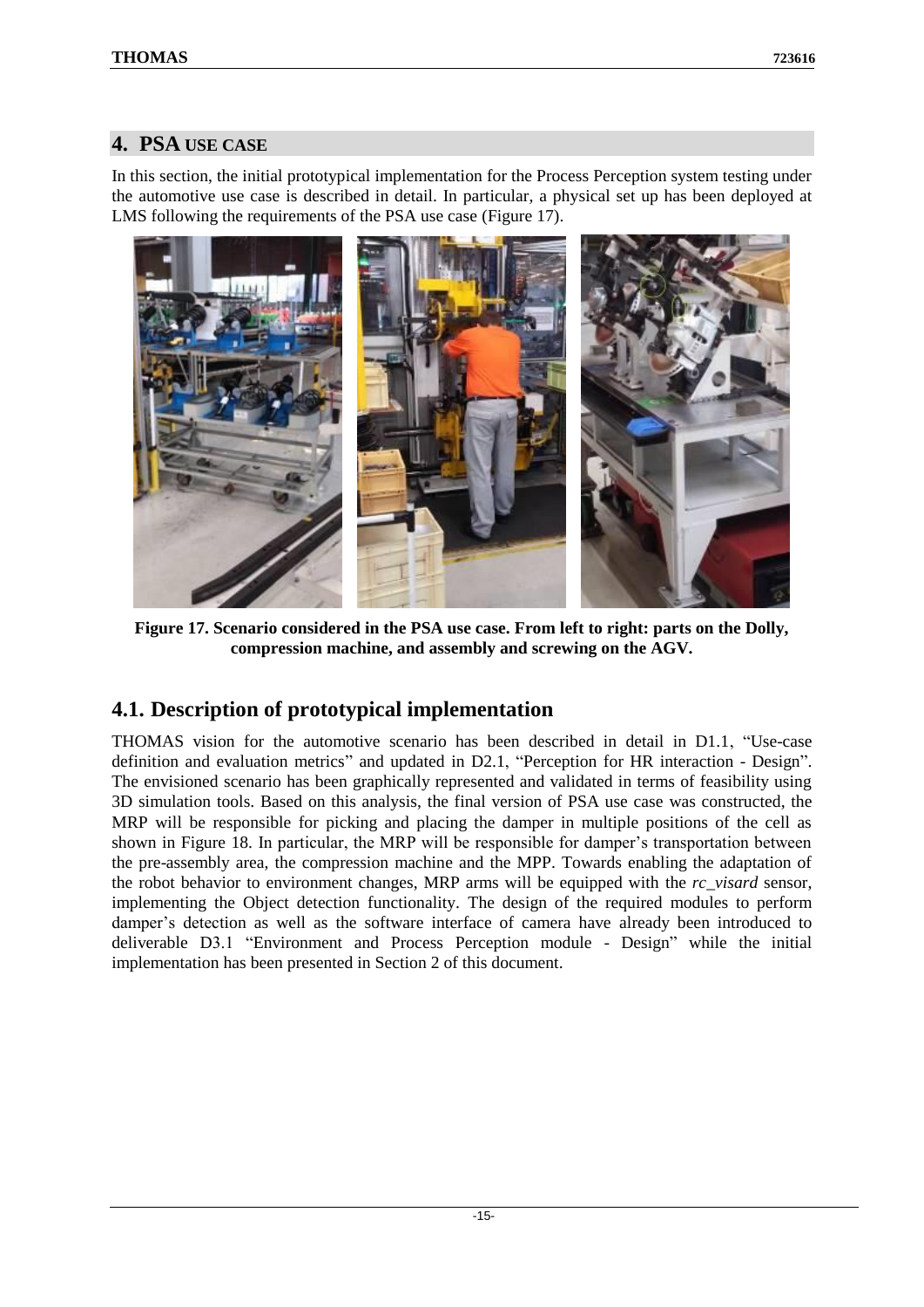![](_page_15_Picture_2.jpeg)

#### <span id="page-15-0"></span>**Figure 18. Scenario considered in the PSA use case. Position 1: Damper on the pre-assembly area, Position 2: Damper on the compression machine, Position 3: Damper on the AGV.**

Based on the designed scenario, a physical prototype set up has been deployed at LMS for testing, validating and refining the damper detection functionality. The setup of the prototype cell is presented in [Figure 19.](#page-15-1)

<span id="page-15-1"></span>![](_page_15_Picture_5.jpeg)

**Figure 19. Prototype implementation cell at LMS**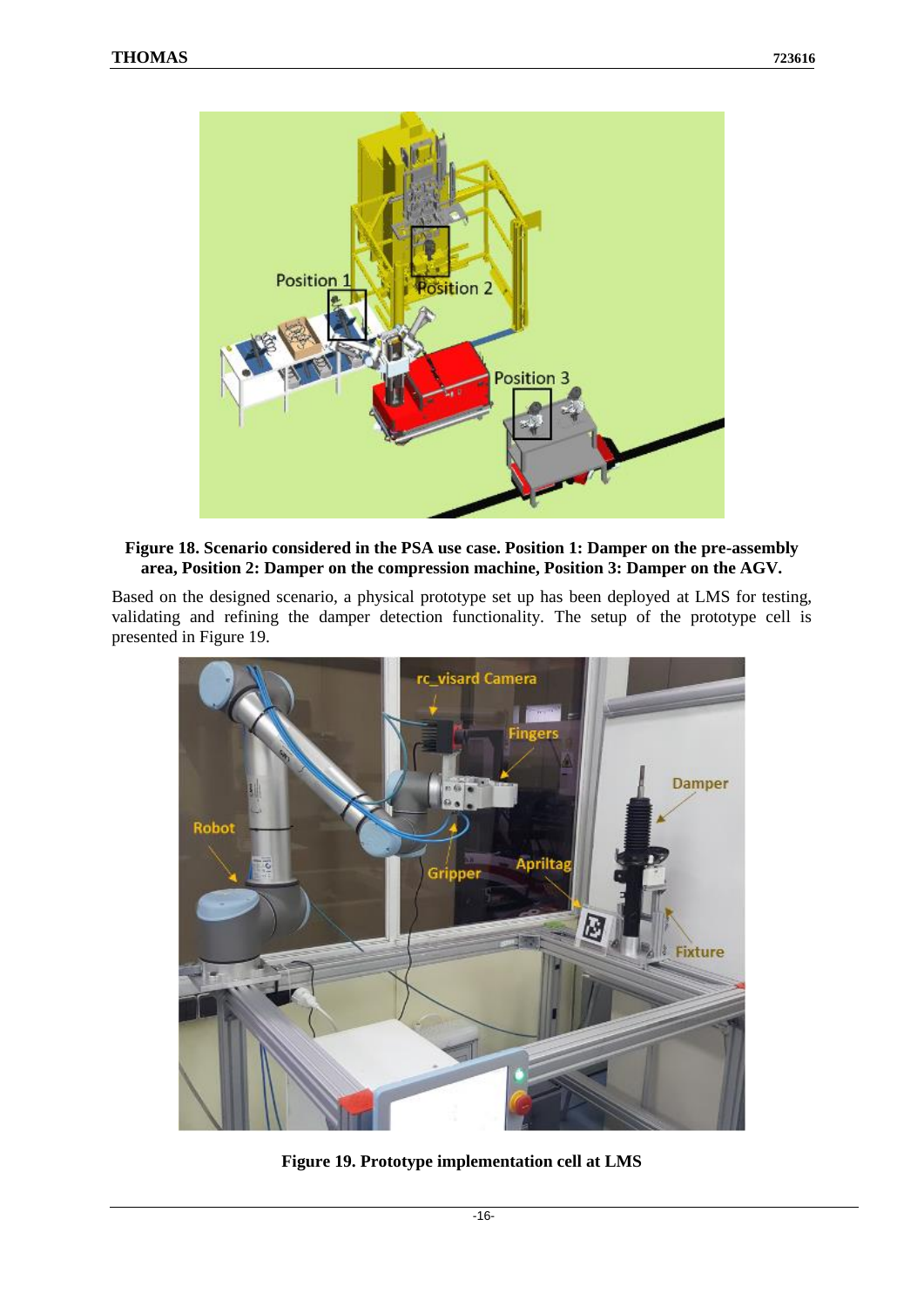The produced cell has the following hardware components:

- A **stationary Universal Robot UR10 robotic arm**. The selection of the robot type was made specifically for covering THOMAS requirements, since the MRP will be equipped with two UR10 manipulators.
- The *rc\_visard* **65 sensor**. This sensor has been attached to the UR10 end effector flange in order to be able to detect the damper part in its field of view. The final position of the camera on the robot arm will be selected based on multiple tests under development.
- A **pneumatic parallel gripper –** SMC MHL2 25D has been installed as the UR10's end effector. The total weight of the assembled damper and the geometry of the compression machine fixture were factors considered for the gripper selection. However, the focus was the design of the gripper's finger in order to be able to grasp and manipulate the damper part. The final grasping point on the damper comes from the analysis of damper's geometry, as the larger grasping area on the body of the damper and the less uniform rotation relative to the grasping point are required. Based on the geometry of damper's body at the selected grasping point, a pair of fingers has been designed and produced by LMS. The functionality of the fingers was tested in the physical setup achieving the efficient grasping of the damper [\(Figure](#page-16-0)  [20\)](#page-16-0). Using these fingers placed on the parallel gripper and the data coming from damper's detection by the *rc\_visard* sensor, the robot is able to move toward the damper and perform picking actions.

![](_page_16_Picture_6.jpeg)

**Figure 20. Damper manipulation operations. Left: gripper and fingers. Right: gripper's functionality**

<span id="page-16-0"></span>• **Compression machine fixture.** Towards replicating the compression machine environment and the pick & place operation parameters, the compression machine fixture has been replicated, manufactured and integrated in the physical set up based on the specifications provided by PSA, as shown in [Figure 21](#page-17-0)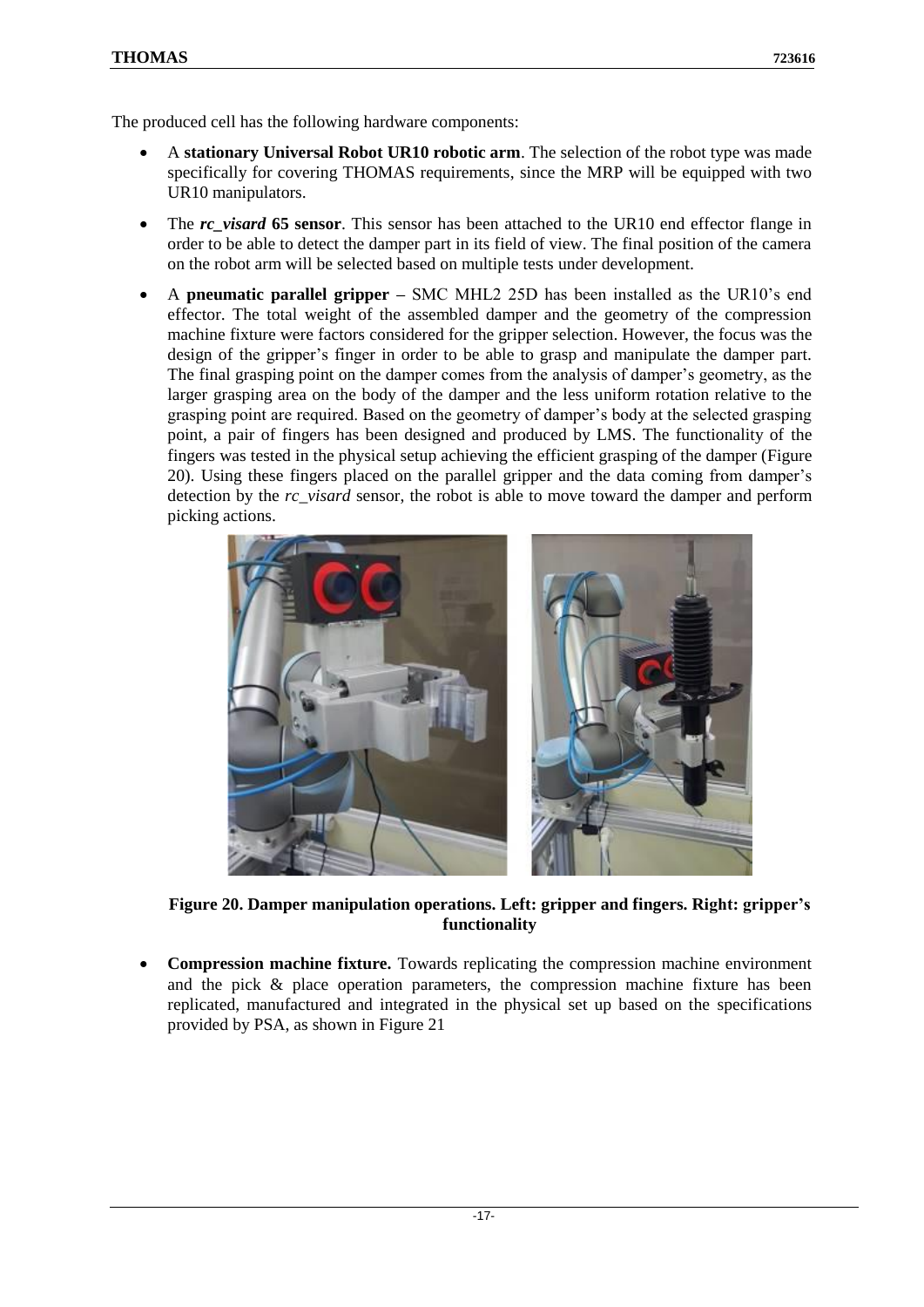![](_page_17_Picture_2.jpeg)

**Figure 21. Compression machine. Left: Fixture from PSA's compression machine. Right: Fixture from LMS experimental scenario**

<span id="page-17-0"></span>Following the setting up and integration of hardware components of the cell, several tests haven been performed for the Object detection functionality following the steps detailed in Section 2:

• **Hand Eye Calibration process:** The output of the calibration process is one position and orientation vector, which describes the position of the origin frame of the camera relative to robot's toolframe. The hand-eye calibration process is presented in [Figure 22.](#page-17-1) In this way, we ensure that the physical camera's position and the position of camera in ROS environment are the same. Using the updated robot's ROS transformation tree (TF), we are able to execute robot motions relative to the frame of the camera.

![](_page_17_Picture_6.jpeg)

**Figure 22: Hand-Eye Calibration Process**

<span id="page-17-1"></span>• **Apriltag detection:** At the beginning of the process, the camera detects the apriltag located at the left side of the damper and at the same height of damper's origin frame. In this way, using one transformation matrix between the damper's origin frame and one apriltag's corner, the position of damper relative to the apriltag is defined. Note that the apriltag only provides a rough estimation of the pose of the damper, which is refined in the next step.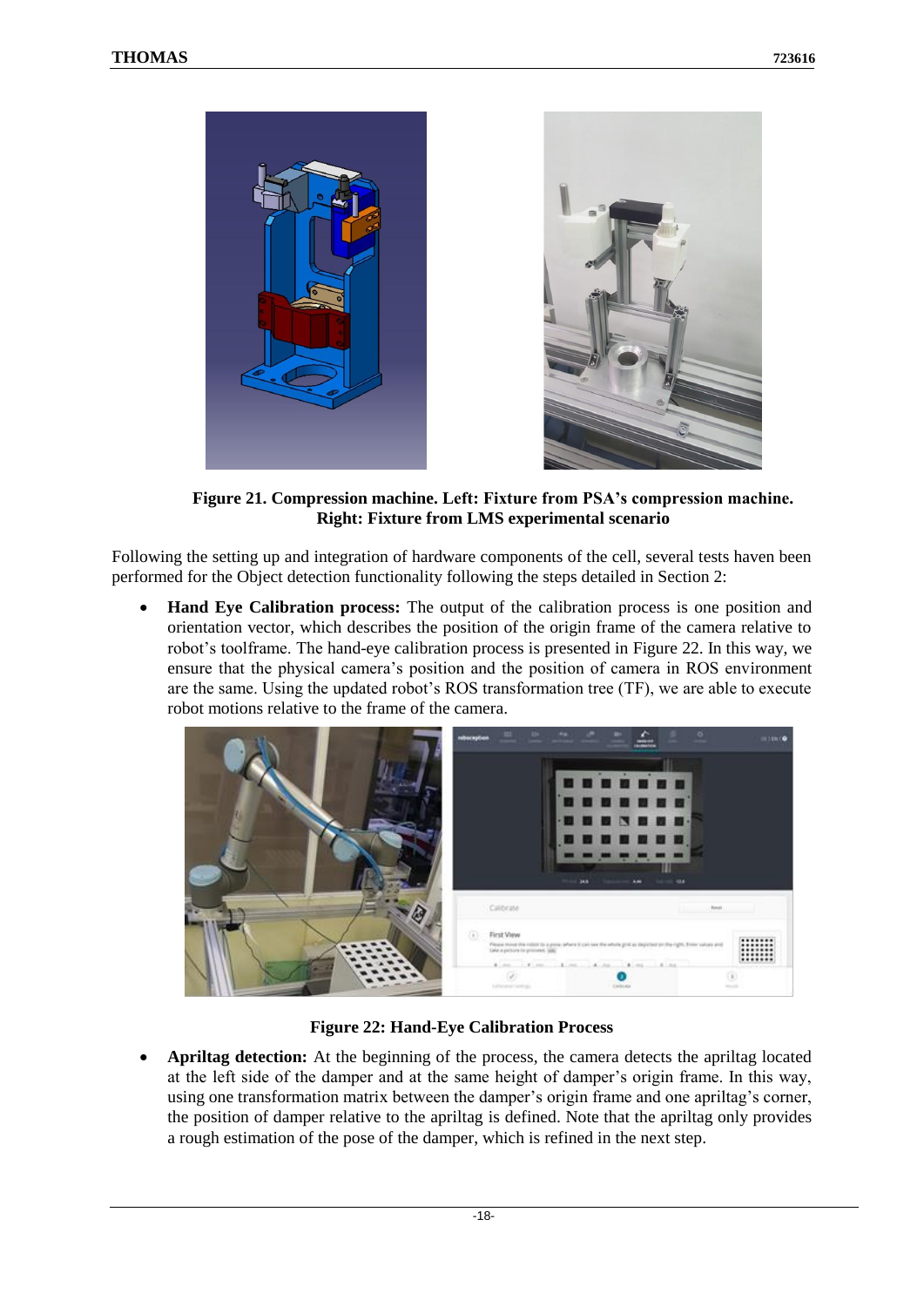![](_page_18_Picture_2.jpeg)

**Figure 23: Apriltag Detection**

<span id="page-18-0"></span>• **CAD model matching:** To refine damper's position, this software compares the position of the physical damper and the position coming from the detection of the apriltag [\(Figure 24\)](#page-18-1). After this comparison, the final position of damper is refined and the position of the detected grasping point relative to the camera frame is returned as output from the object detection algorithm.

![](_page_18_Picture_5.jpeg)

**Figure 24. Apriltag detection and CAD model matching**

<span id="page-18-1"></span>• **Motion Planning to reach the detected point**: Given the coordinates of the detected grasping point, the motion planning ROS node using MoveIt is triggered (RVIZ visualization of robot motion is shown in [Figure 25\)](#page-19-0). Using the output from the object detection algorithm, the robot is able to move toward the detected point with deviations below 1 mm, and pick and place the damper.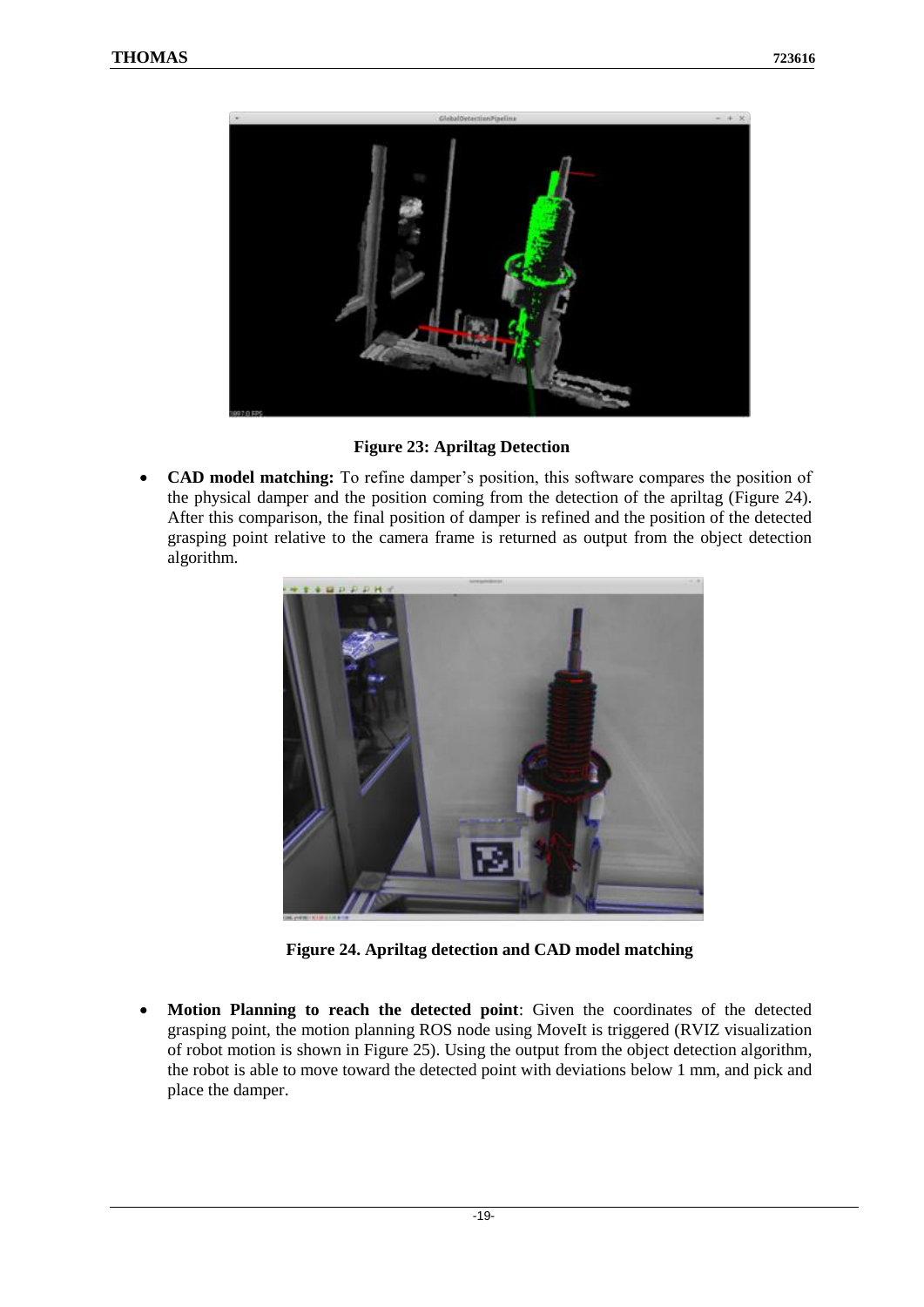<span id="page-19-0"></span>![](_page_19_Picture_2.jpeg)

**Figure 25. Motion planning and execution of robot to the detected grasping point**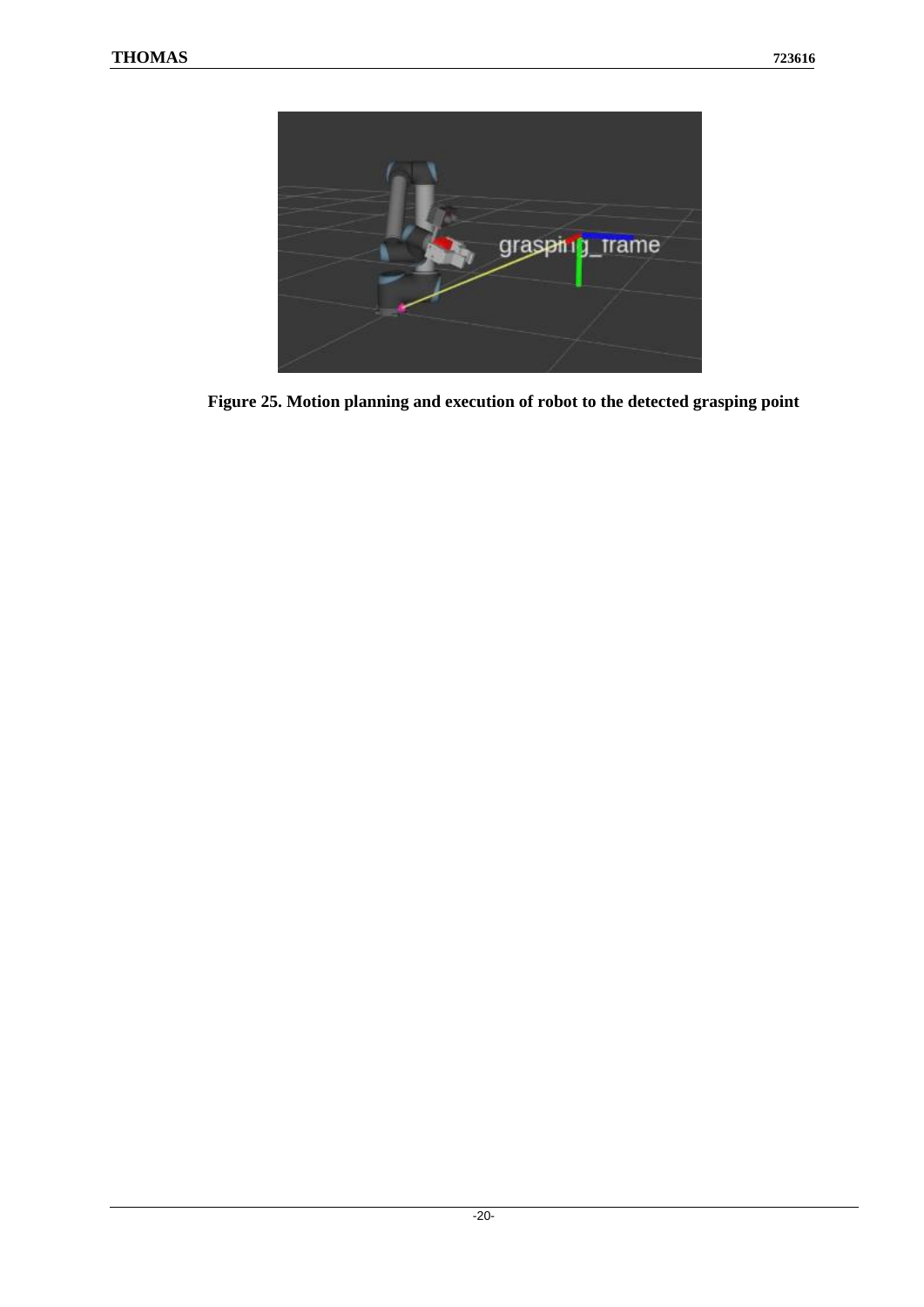### <span id="page-20-0"></span>**5. CONCLUSIONS**

This document has presented the prototypical implementations of perception pipelines for object detection and process awareness within the THOMAS project. The description includes two modules, CAD based object detection and Apriltag detection. The software pipelines and integration with the skill engine and MRP control were also presented. Description of initial implementations were also included for three testbeds:

- Testbed for CAD based object detection using a KUKA arm at Roboception
- Testbed for drilling operation using the MRP at Tecnalia
- Testbed for object grasping using a UR arm at LMS

These testbeds serve to evaluate the functionality of the components in relevant scenarios, and will be further refined toward the final implementation of the perception skills on the MRP.

The work presented in this deliverable is work in progress, and the descriptions here presented might be modified, enhanced or improved during the remaining development time in WP3, environment and process perception.